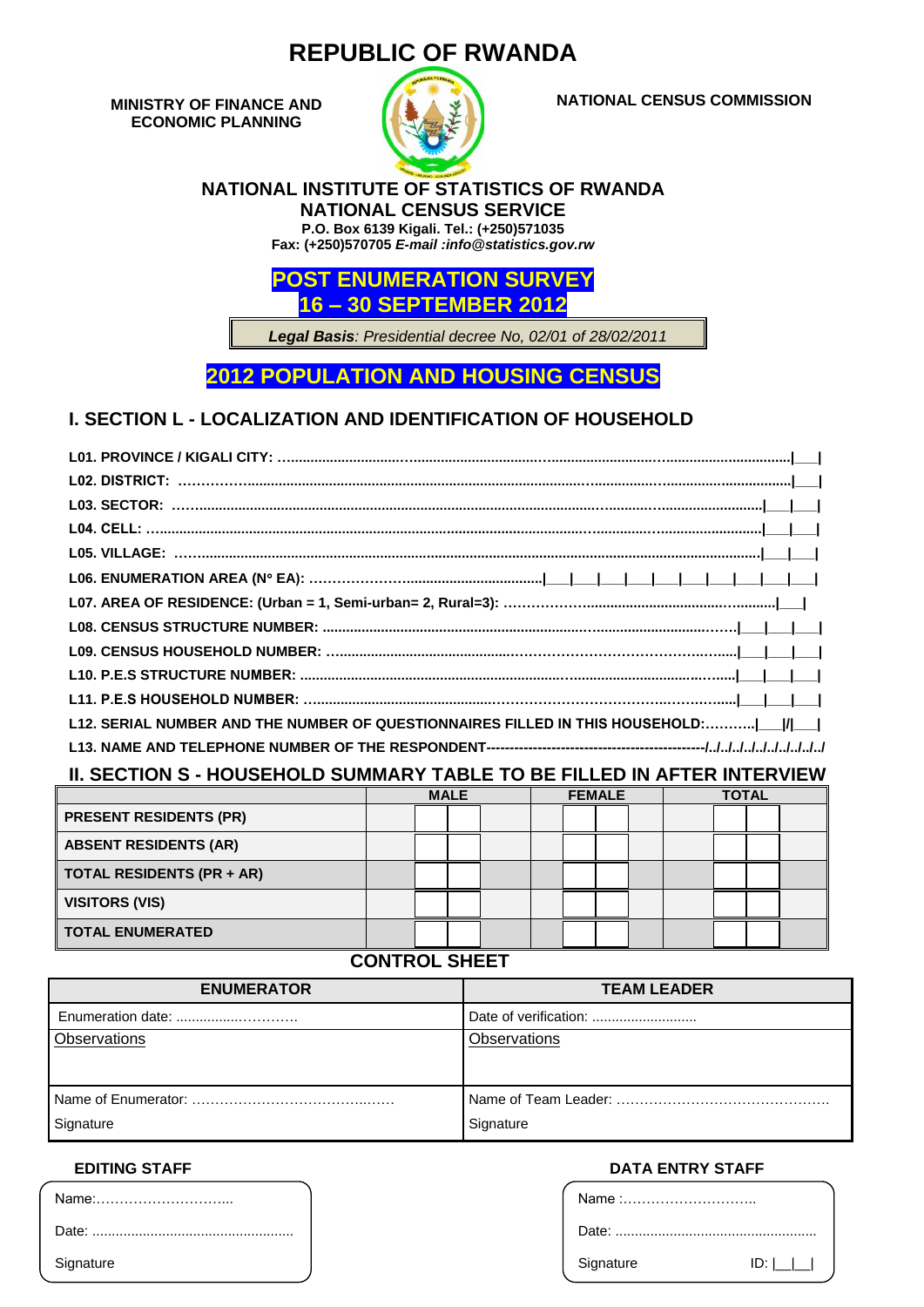|                         |                                                                                                                                                                                                                                                                                                                                                                                                                                                                                                                                                                                                                                                                                                                                                                                                                                                                                                                                                                                                                                                                                                                                                                                                                                                                                         | FOR ALL PERSONS-GENERA                                                                                                                                                                                                                  |                                     |                                                                                                                      |                                                                                                                                                                                                     |                                                                                                                       | <b>CHARACTERISTICS</b>                                                                                                                                                                                                                    |                                                                                                       |                                                                                                                                                                                                                                                                                                                                                                             |                                                                              |                                                                        |
|-------------------------|-----------------------------------------------------------------------------------------------------------------------------------------------------------------------------------------------------------------------------------------------------------------------------------------------------------------------------------------------------------------------------------------------------------------------------------------------------------------------------------------------------------------------------------------------------------------------------------------------------------------------------------------------------------------------------------------------------------------------------------------------------------------------------------------------------------------------------------------------------------------------------------------------------------------------------------------------------------------------------------------------------------------------------------------------------------------------------------------------------------------------------------------------------------------------------------------------------------------------------------------------------------------------------------------|-----------------------------------------------------------------------------------------------------------------------------------------------------------------------------------------------------------------------------------------|-------------------------------------|----------------------------------------------------------------------------------------------------------------------|-----------------------------------------------------------------------------------------------------------------------------------------------------------------------------------------------------|-----------------------------------------------------------------------------------------------------------------------|-------------------------------------------------------------------------------------------------------------------------------------------------------------------------------------------------------------------------------------------|-------------------------------------------------------------------------------------------------------|-----------------------------------------------------------------------------------------------------------------------------------------------------------------------------------------------------------------------------------------------------------------------------------------------------------------------------------------------------------------------------|------------------------------------------------------------------------------|------------------------------------------------------------------------|
| $N^{\circ}$             | HOUSEHOLD MEMBERS(NAME RELATIONSHI<br>& FIRST NAME)<br>$(P-O1)$                                                                                                                                                                                                                                                                                                                                                                                                                                                                                                                                                                                                                                                                                                                                                                                                                                                                                                                                                                                                                                                                                                                                                                                                                         | P<br>$(P-O2)$                                                                                                                                                                                                                           | <b>SEX</b><br>$(P-03)$              | <b>Month</b><br>and Year<br>of Birth<br>$(P-04)$                                                                     | <b>AGE AT</b><br><b>LAST</b><br>BIRTHDAY (P-06)<br>$(P-05)$                                                                                                                                         | <b>RESIDENC</b><br><b>E STATUS</b>                                                                                    | <b>WRITING</b><br><b>AND</b><br><b>READING</b><br>$(P-16)$<br>(FOR<br><b>RESIDENTS</b><br><b>AGED 3 YEARS</b><br>or OLDER)                                                                                                                | <b>MARITA</b><br>L<br><b>STATU</b><br>S<br>$(P-29)$<br>(FOR<br>RESIDENT<br>S AGED 12<br>YEARS or      | <b>RESIDENCE</b><br><b>ON CENSUS</b><br><b>DAY</b><br>$(P-30)$                                                                                                                                                                                                                                                                                                              | <b>MOVING MATCH</b><br>$(P-31)$<br>(FOR<br><b>SURVEY</b><br><b>OFFICERS)</b> | <b>STATUS STATUS</b><br>$(P-32)$<br>(FOR<br><b>SURVEY</b><br>OFFICERS) |
| NUMBER<br><b>SERIAL</b> | <b>Resident household members</b><br>Write the names of all resident members who were<br>present or absent during the PES night: (15-<br>16/09/2012) according to the following order:<br>- The Head of the Household;<br>- Unmarried resident children of the head of the<br>household whose mothers /fathers are not resident<br>in the same household beginning with the eldest;<br>-The first Spouse, followed by her unmarried<br>children resident in the household beginning with<br>the eldest :<br>-The second, third  .Spouses, followed by their<br>unmarried children resident in the household<br>beginning with the eldest;<br>- Married resident children of the head of the<br>household followed by their resident spouses and<br>hildren;<br>Children unrelated to the head being brought up<br>within the household;<br>Other resident persons who are related either to<br>the head of the household or to his spouse or<br>spouses;<br>Other resident persons who are unrelated either<br>to the head of the household or to his spouse or<br>spouses;<br>Names of all other residents who did not spend<br>the census night within the household;<br>2. Visitors<br>Record the names of all visitors who spent the<br>census night within the household (if any). | What is (name)'s Is<br>realationship to<br>the head of<br>household?<br>1.Head<br>2. Spouse<br>3. Son/Daughter<br>4. Unrelated<br>Child<br>5.Father/Mother<br>6.Brother/Sister<br>7. Grand Child<br>8. Other Relative<br>9.Non Relative | [name]<br>Male<br>1.Male<br>2.Femal | In which<br>month and<br>year was<br>/female? [NAME]<br>born?<br>(Record the<br>month first<br>and then the<br>year) | How old was What is<br>[NAME] at<br>his/her Last<br>Birthday?<br>(<br>respondent<br>doesn't know<br>the exact age;<br>use the<br>historical<br>calendar<br>provided to<br>estimate<br>his/her age). | residence<br>status of<br>$[NAME]$ ?<br>1. Present<br>Resident-PR languages?<br>2. Absent<br>3. Visitor-VIS 2. French | Can [NAME]<br>read and write [NAME]<br>with<br>understanding status?<br>in the<br>following<br>Resident-AR 1.kinyarwanda <sup>2</sup> .<br>4.English<br>8.Other<br>0.Non<br>9. N/A<br>(Record the<br><b>SUM</b> of the<br>codes reported) | OLDER)<br>What is<br>s marital<br>1. Never<br>Married<br>Married<br>3. Separat Rwanda<br>еd<br>9. N/A | Was (Name) a<br>usual resident of<br>this household at $2 \pi$ .<br>census night?<br>1. Yes<br>2. No-was a<br>usual resident of<br>another<br>household in<br>3.No-coming<br>4. Widowe from a long<br>residence<br>5.Divorce abroad(>6 month<br>for non-students)<br>4.No-coming<br>from a long stay<br>in<br>hospital/prison<br>$(>6$ month)<br>5. No-born after<br>census | 1. Non<br>movers<br>movers<br>3 N/A                                          | Match.<br>2.Possible<br>match<br>$3. Non-$<br>match<br>4.N/A           |
| 11                      |                                                                                                                                                                                                                                                                                                                                                                                                                                                                                                                                                                                                                                                                                                                                                                                                                                                                                                                                                                                                                                                                                                                                                                                                                                                                                         |                                                                                                                                                                                                                                         |                                     |                                                                                                                      |                                                                                                                                                                                                     |                                                                                                                       |                                                                                                                                                                                                                                           |                                                                                                       |                                                                                                                                                                                                                                                                                                                                                                             |                                                                              |                                                                        |
| 12                      |                                                                                                                                                                                                                                                                                                                                                                                                                                                                                                                                                                                                                                                                                                                                                                                                                                                                                                                                                                                                                                                                                                                                                                                                                                                                                         |                                                                                                                                                                                                                                         |                                     |                                                                                                                      |                                                                                                                                                                                                     |                                                                                                                       |                                                                                                                                                                                                                                           |                                                                                                       |                                                                                                                                                                                                                                                                                                                                                                             |                                                                              |                                                                        |
| IЗ                      |                                                                                                                                                                                                                                                                                                                                                                                                                                                                                                                                                                                                                                                                                                                                                                                                                                                                                                                                                                                                                                                                                                                                                                                                                                                                                         |                                                                                                                                                                                                                                         |                                     |                                                                                                                      |                                                                                                                                                                                                     |                                                                                                                       |                                                                                                                                                                                                                                           |                                                                                                       |                                                                                                                                                                                                                                                                                                                                                                             |                                                                              |                                                                        |
| I4                      |                                                                                                                                                                                                                                                                                                                                                                                                                                                                                                                                                                                                                                                                                                                                                                                                                                                                                                                                                                                                                                                                                                                                                                                                                                                                                         |                                                                                                                                                                                                                                         |                                     |                                                                                                                      |                                                                                                                                                                                                     |                                                                                                                       |                                                                                                                                                                                                                                           |                                                                                                       |                                                                                                                                                                                                                                                                                                                                                                             |                                                                              |                                                                        |
| 15                      |                                                                                                                                                                                                                                                                                                                                                                                                                                                                                                                                                                                                                                                                                                                                                                                                                                                                                                                                                                                                                                                                                                                                                                                                                                                                                         |                                                                                                                                                                                                                                         |                                     |                                                                                                                      |                                                                                                                                                                                                     |                                                                                                                       |                                                                                                                                                                                                                                           |                                                                                                       |                                                                                                                                                                                                                                                                                                                                                                             |                                                                              |                                                                        |
| l6                      |                                                                                                                                                                                                                                                                                                                                                                                                                                                                                                                                                                                                                                                                                                                                                                                                                                                                                                                                                                                                                                                                                                                                                                                                                                                                                         |                                                                                                                                                                                                                                         |                                     |                                                                                                                      |                                                                                                                                                                                                     |                                                                                                                       |                                                                                                                                                                                                                                           |                                                                                                       |                                                                                                                                                                                                                                                                                                                                                                             |                                                                              |                                                                        |
| 17                      |                                                                                                                                                                                                                                                                                                                                                                                                                                                                                                                                                                                                                                                                                                                                                                                                                                                                                                                                                                                                                                                                                                                                                                                                                                                                                         |                                                                                                                                                                                                                                         |                                     |                                                                                                                      |                                                                                                                                                                                                     |                                                                                                                       |                                                                                                                                                                                                                                           |                                                                                                       |                                                                                                                                                                                                                                                                                                                                                                             |                                                                              |                                                                        |
| 18                      |                                                                                                                                                                                                                                                                                                                                                                                                                                                                                                                                                                                                                                                                                                                                                                                                                                                                                                                                                                                                                                                                                                                                                                                                                                                                                         |                                                                                                                                                                                                                                         |                                     |                                                                                                                      |                                                                                                                                                                                                     |                                                                                                                       |                                                                                                                                                                                                                                           |                                                                                                       |                                                                                                                                                                                                                                                                                                                                                                             |                                                                              |                                                                        |
| 19                      |                                                                                                                                                                                                                                                                                                                                                                                                                                                                                                                                                                                                                                                                                                                                                                                                                                                                                                                                                                                                                                                                                                                                                                                                                                                                                         |                                                                                                                                                                                                                                         |                                     |                                                                                                                      |                                                                                                                                                                                                     |                                                                                                                       |                                                                                                                                                                                                                                           |                                                                                                       |                                                                                                                                                                                                                                                                                                                                                                             |                                                                              |                                                                        |
| 10                      |                                                                                                                                                                                                                                                                                                                                                                                                                                                                                                                                                                                                                                                                                                                                                                                                                                                                                                                                                                                                                                                                                                                                                                                                                                                                                         |                                                                                                                                                                                                                                         |                                     |                                                                                                                      |                                                                                                                                                                                                     |                                                                                                                       |                                                                                                                                                                                                                                           |                                                                                                       |                                                                                                                                                                                                                                                                                                                                                                             |                                                                              |                                                                        |
| 11                      |                                                                                                                                                                                                                                                                                                                                                                                                                                                                                                                                                                                                                                                                                                                                                                                                                                                                                                                                                                                                                                                                                                                                                                                                                                                                                         |                                                                                                                                                                                                                                         |                                     |                                                                                                                      |                                                                                                                                                                                                     |                                                                                                                       |                                                                                                                                                                                                                                           |                                                                                                       |                                                                                                                                                                                                                                                                                                                                                                             |                                                                              |                                                                        |
| 12                      |                                                                                                                                                                                                                                                                                                                                                                                                                                                                                                                                                                                                                                                                                                                                                                                                                                                                                                                                                                                                                                                                                                                                                                                                                                                                                         |                                                                                                                                                                                                                                         |                                     |                                                                                                                      |                                                                                                                                                                                                     |                                                                                                                       |                                                                                                                                                                                                                                           |                                                                                                       |                                                                                                                                                                                                                                                                                                                                                                             |                                                                              |                                                                        |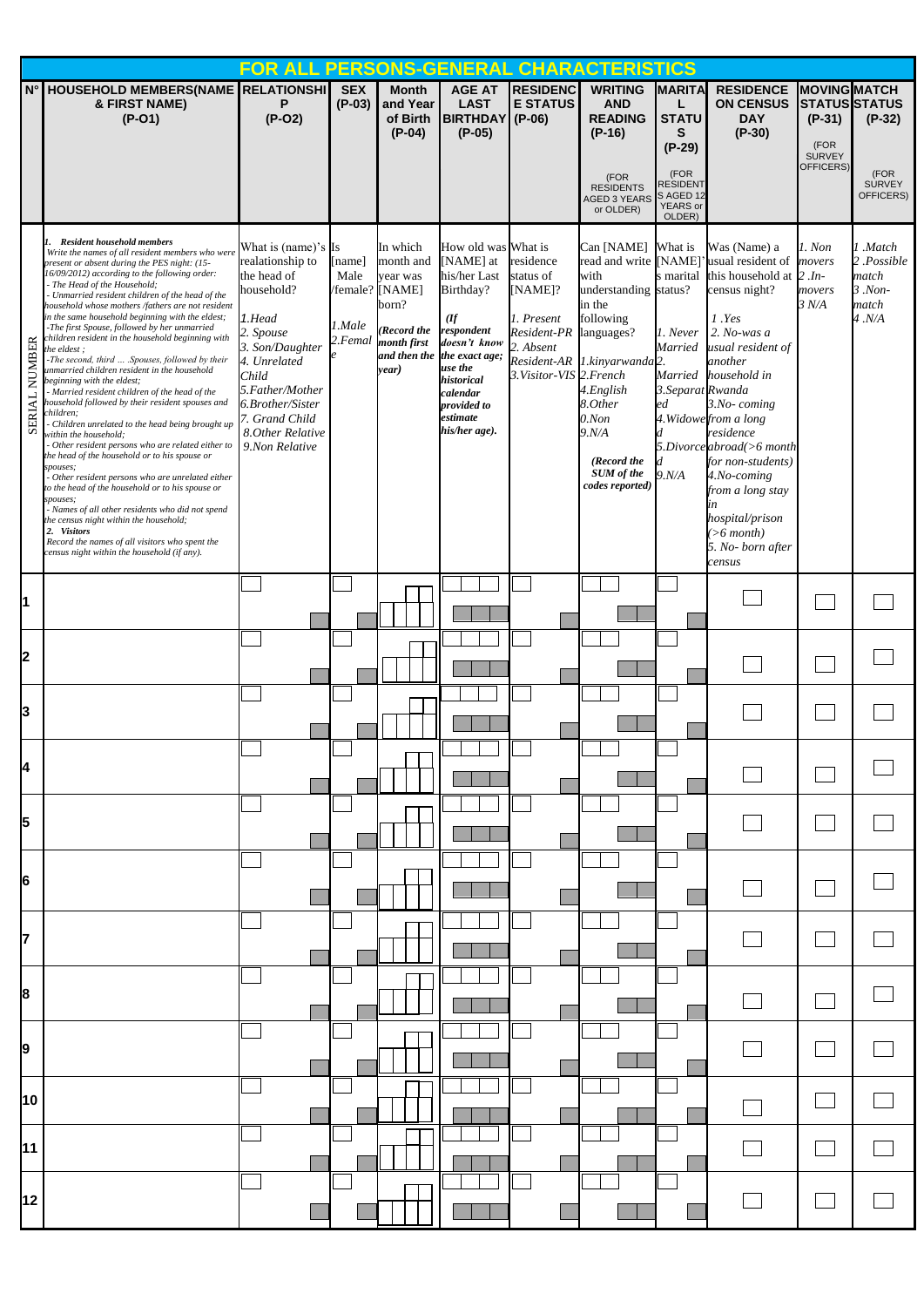|                    | FOR THOSE PERSONS WHO HAVE MOVED OR DIED AFTER THE CENSUS (OUT MOVERS)                                                                                                               |                                                                                                                                                                                                                                  |                                                       |                                                                                                    |                                                                                                                                               |                                                                                                                                                                                                        |                                                                                                                                       |                                                                 |  |  |  |  |
|--------------------|--------------------------------------------------------------------------------------------------------------------------------------------------------------------------------------|----------------------------------------------------------------------------------------------------------------------------------------------------------------------------------------------------------------------------------|-------------------------------------------------------|----------------------------------------------------------------------------------------------------|-----------------------------------------------------------------------------------------------------------------------------------------------|--------------------------------------------------------------------------------------------------------------------------------------------------------------------------------------------------------|---------------------------------------------------------------------------------------------------------------------------------------|-----------------------------------------------------------------|--|--|--|--|
|                    | ARE THERE ANY PERSONS WHO WERE USUALLY RESIDENTS OF THE HOUSEHOLD AT CENSUS TIME WHO ARE NO LONGER USUAL<br>RESIDENTS OF THIS HOUSEHOLD (INCLUDING THOSE WHO DIED AFTER THE CENSUS)? |                                                                                                                                                                                                                                  |                                                       |                                                                                                    |                                                                                                                                               |                                                                                                                                                                                                        |                                                                                                                                       |                                                                 |  |  |  |  |
|                    | 1.YES (List the names of those who have moved since census day)<br>2.NO (End Interview)                                                                                              |                                                                                                                                                                                                                                  |                                                       |                                                                                                    |                                                                                                                                               |                                                                                                                                                                                                        |                                                                                                                                       |                                                                 |  |  |  |  |
| $\mathsf{N}^\circ$ | <b>LIST OF NAMES OF OUT-</b><br><b>MOVERS</b><br>$(O-01)$                                                                                                                            | <b>RELATIONSHIP</b><br>$(O-02)$                                                                                                                                                                                                  | <b>SEX</b><br>$(O-03)$                                | <b>Month and</b><br><b>Year of Birth</b><br>$(O-04)$                                               | <b>AGE</b><br>$(O-05)$                                                                                                                        | <b>WRITING AND</b><br><b>READING</b><br>$(O-16)$                                                                                                                                                       | <b>MARITAL</b><br><b>STATUS</b><br>$(O-29)$                                                                                           | <b>MATCH</b><br><b>STATUS</b><br>$(O-32)$                       |  |  |  |  |
|                    |                                                                                                                                                                                      |                                                                                                                                                                                                                                  |                                                       |                                                                                                    |                                                                                                                                               | (FOR RESIDENTS<br>AGED 3 YEARS OR<br>OLDER)                                                                                                                                                            | (ASK<br>PERSONS<br>AGED 12<br><b>YEARS OR</b><br>OLDER)                                                                               | <b>(TO BE</b><br><b>FILLED BY</b><br><b>SURVEY</b><br>OFFICERS) |  |  |  |  |
| SERIAL NUMBER      |                                                                                                                                                                                      | What is (name)'s<br>relationship to the<br>head of<br>household?<br>1.Head<br>2. Spouse<br>3. Son/Daughter<br>4. Unrelated Child<br>5.Father/Mother<br>6.Brother/Sister<br>7. Grand Child<br>8. Other Relative<br>9.Non Relative | Is [NAME]<br>Male or<br>Female?<br>1.Male<br>2.Female | In which month<br>and year was<br>[NAME] born?<br>(Record the month<br>first and then the<br>year) | How old is<br>(NAME)?<br>If respondent doesn't<br>know the exact age;<br>use the historical<br>calendar provided to<br>estimate his/her age). | Can [NAME] read and<br>write with understanding<br>in the following<br>languages?<br>1.kinyarwanda<br>2.French<br>4.English<br>8.Other<br>0.Non<br>9. N/A<br>(Record the SUM of the<br>codes reported) | What is<br>[NAME]'s<br>marital status? match<br>1. Never<br>Married<br>2.Married<br>3.Separated<br>4. Widowed<br>5.Divorced<br>9. N/A | 1 .Match<br>2.Possible<br>3.Non-match<br>4. N/A                 |  |  |  |  |
| I1                 |                                                                                                                                                                                      |                                                                                                                                                                                                                                  |                                                       |                                                                                                    |                                                                                                                                               |                                                                                                                                                                                                        |                                                                                                                                       |                                                                 |  |  |  |  |
| <b>2</b>           |                                                                                                                                                                                      |                                                                                                                                                                                                                                  |                                                       |                                                                                                    |                                                                                                                                               |                                                                                                                                                                                                        |                                                                                                                                       |                                                                 |  |  |  |  |
| 3                  |                                                                                                                                                                                      |                                                                                                                                                                                                                                  |                                                       |                                                                                                    |                                                                                                                                               |                                                                                                                                                                                                        |                                                                                                                                       |                                                                 |  |  |  |  |
| I4                 |                                                                                                                                                                                      |                                                                                                                                                                                                                                  |                                                       |                                                                                                    |                                                                                                                                               |                                                                                                                                                                                                        |                                                                                                                                       |                                                                 |  |  |  |  |
| 5                  |                                                                                                                                                                                      |                                                                                                                                                                                                                                  |                                                       |                                                                                                    |                                                                                                                                               |                                                                                                                                                                                                        |                                                                                                                                       |                                                                 |  |  |  |  |
| 16                 |                                                                                                                                                                                      |                                                                                                                                                                                                                                  |                                                       |                                                                                                    |                                                                                                                                               |                                                                                                                                                                                                        |                                                                                                                                       |                                                                 |  |  |  |  |
|                    |                                                                                                                                                                                      |                                                                                                                                                                                                                                  |                                                       |                                                                                                    |                                                                                                                                               |                                                                                                                                                                                                        |                                                                                                                                       |                                                                 |  |  |  |  |
| 8                  |                                                                                                                                                                                      |                                                                                                                                                                                                                                  |                                                       |                                                                                                    |                                                                                                                                               |                                                                                                                                                                                                        |                                                                                                                                       |                                                                 |  |  |  |  |
| 19                 |                                                                                                                                                                                      |                                                                                                                                                                                                                                  |                                                       |                                                                                                    |                                                                                                                                               |                                                                                                                                                                                                        |                                                                                                                                       |                                                                 |  |  |  |  |
| 10                 |                                                                                                                                                                                      |                                                                                                                                                                                                                                  |                                                       |                                                                                                    |                                                                                                                                               |                                                                                                                                                                                                        |                                                                                                                                       |                                                                 |  |  |  |  |
| 11                 |                                                                                                                                                                                      |                                                                                                                                                                                                                                  |                                                       |                                                                                                    |                                                                                                                                               |                                                                                                                                                                                                        |                                                                                                                                       |                                                                 |  |  |  |  |
| 12                 |                                                                                                                                                                                      |                                                                                                                                                                                                                                  |                                                       |                                                                                                    |                                                                                                                                               |                                                                                                                                                                                                        |                                                                                                                                       |                                                                 |  |  |  |  |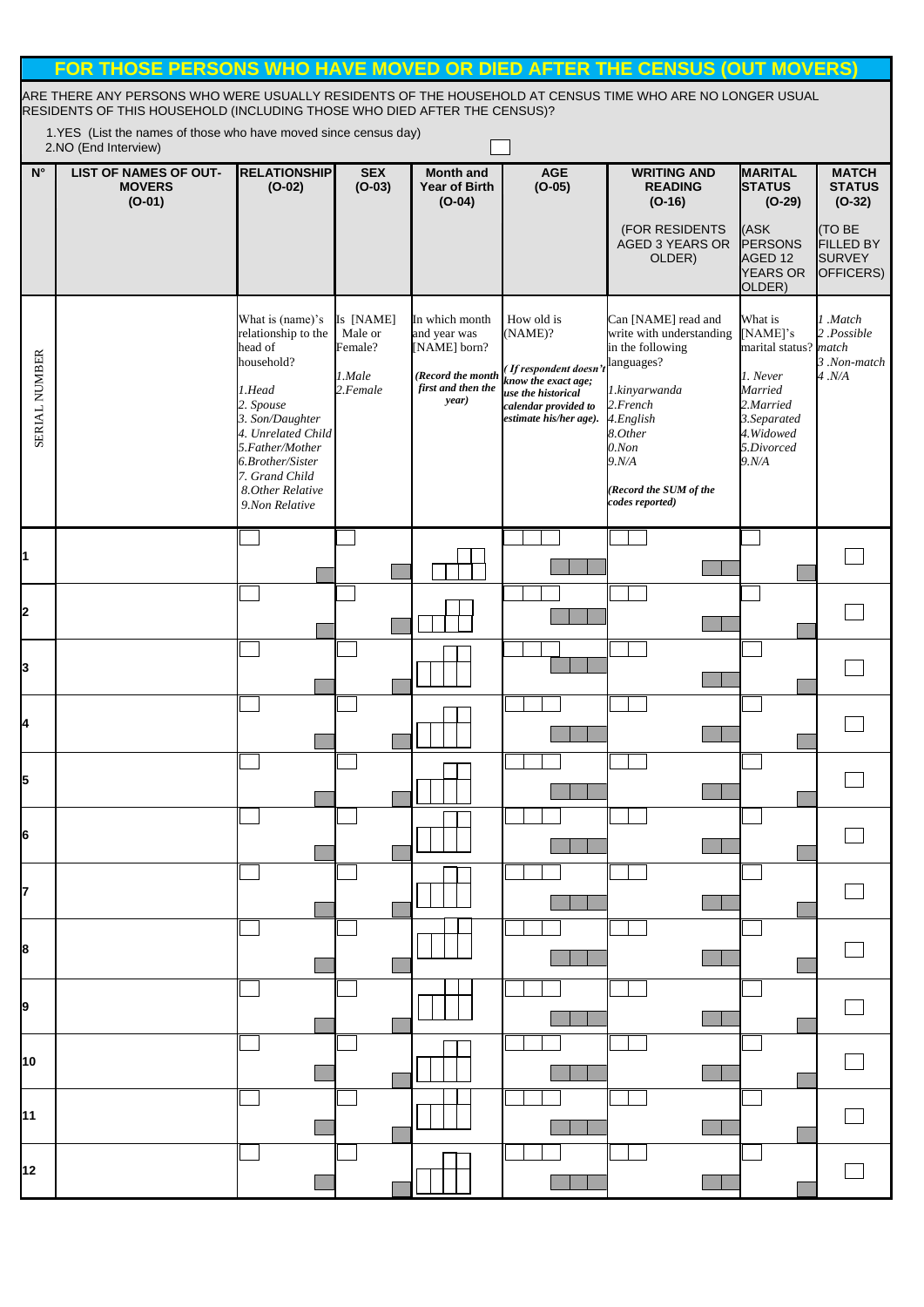| <b>TYPE OF TOILET FACILITY (H-11)</b>                |  |
|------------------------------------------------------|--|
| What is the main type of toilet facility used by the |  |
| members of the household?                            |  |
| 1. Flush toilet/Water Closet (WC) system             |  |
| 2. Private pit latrine                               |  |
| 3. Public latrine                                    |  |
| 4. Bush                                              |  |
| 5.0ther                                              |  |

| <b>STATUS OF QUESTIONNAIRE</b>    |         |         |         |            |
|-----------------------------------|---------|---------|---------|------------|
| <b>Interview Status</b>           | Visit 1 | Visit 2 | Visit 3 | Last Visit |
| 1. Interview Completed (Occupied) |         |         |         |            |
| 2.Non-Contact (Occupied)          |         |         |         |            |
| 3.Not Interviewed (Vacant)        |         |         |         |            |
| 4.Non-Residential                 |         |         |         |            |
|                                   |         |         |         |            |